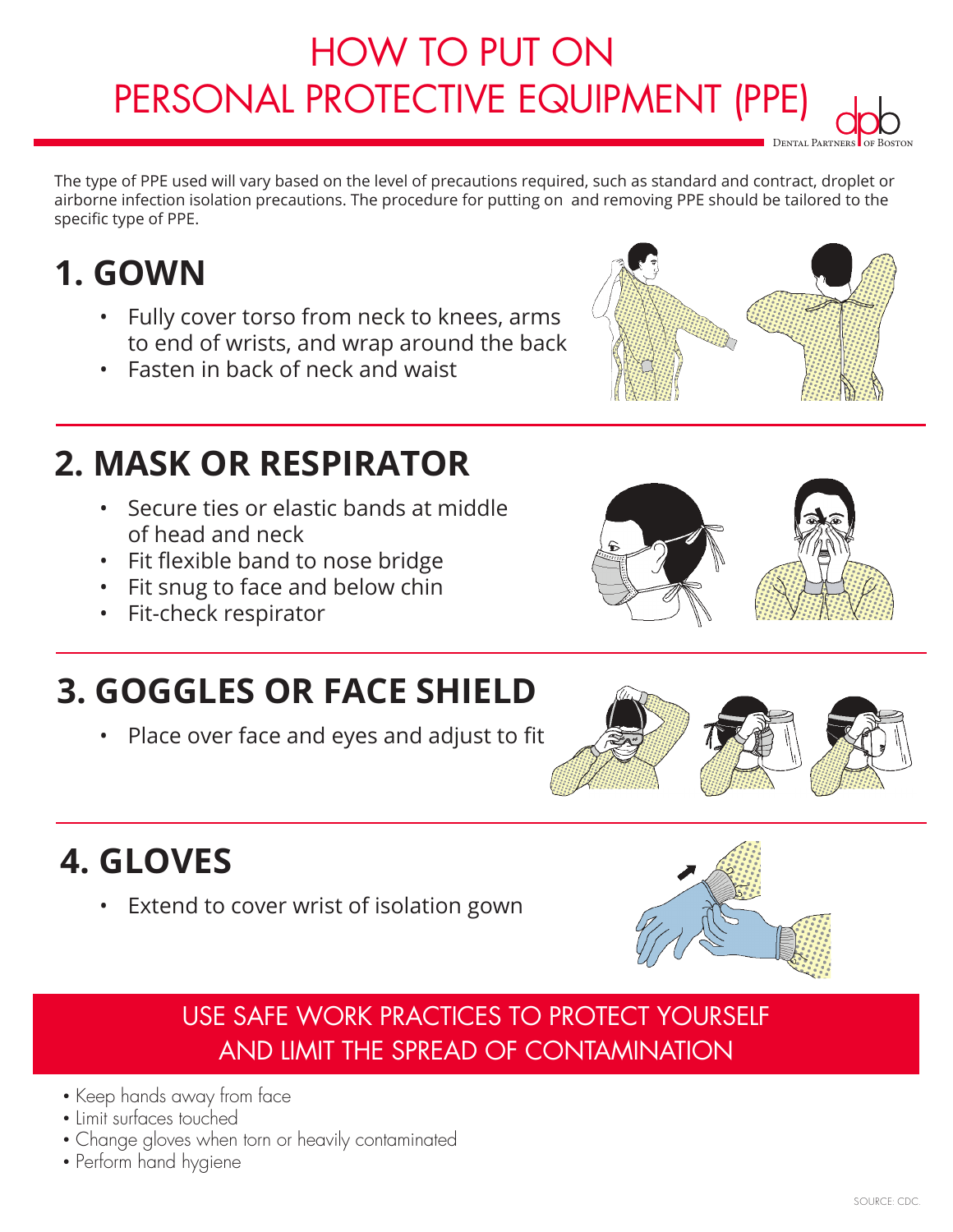### **HOW TO SAFETIVE FOLLIPMENT PERSONAL PROTECTIVE EQUIPMENT (PPE)**<br>Personal Protective Experiment (PPE) HOW TO SAFELY REMOVE PERSONAL PROTECTIVE EQUIPMENT (PPE) **FL**<br>DENTAL PARTNERS OF BOSTON

Here is another way to safely remove PPE without contaminating your clothing, skin, or mucous membranes with potentially infectious materials. **Remove all PPE before exiting the patient room** except a respirator, if worn. Remove the respirator **after** leaving the patient room and closing the door. Remove PPE in the following sequence:

## **1. GOWN AND GLOVES**

- Gown front and sleeves and the outside of gloves are contaminated!
- If your hands get contaminated during gown or glove removal, immediately wash your hands or use an alcoholbased hand sanitizer
- Grasp the gown in the front and pull away from your body so that the ties break, touching outside of gown only with gloved hands
- While removing the gown, fold or roll the gown inside-out into a bundle
- As you are removing the gown, peel off your gloves at the same time, only touching the inside of the gloves and gown with your bare hands. Place the gown and gloves into a waste container.

## **2. GOGGLES OR FACE SHIELD**

- Outside of goggles or face shield are contaminated!
- If your hands get contaminated during goggle or face shield removal, immediately wash your hands or use an alcohol-based hand sanitizer
- Remove goggles or face shield from the back by lifting head band and without touching the front of the goggles or face shield
- If the item is reusable, place in designated receptacle for reprocessing. Otherwise, discard in a waste container

## **3. MASK OR RESPIRATOR**

- Front of mask/respirator is contaminated DO NOT TOUCH!
- If your hands get contaminated during mask/respirator removal, immediately wash your hands or use an alcohol-based hand sanitizer
- Grasp bottom ties or elastics of the mask/respirator, then the ones at the top, and remove without touching the front
- Discard in a waste container

Source: Company of the Company of the Company of the Company of the Company of the Company of the Company of the Co<br>Source: Company of the Company of the Company of the Company of the Company of the Company of the Company

### **4. WASH HANDS OR USE AN ALCOHOL-BASED HAND SANITIZER IMMEDIATELY AFTER REMOVING ALL PPE**









OR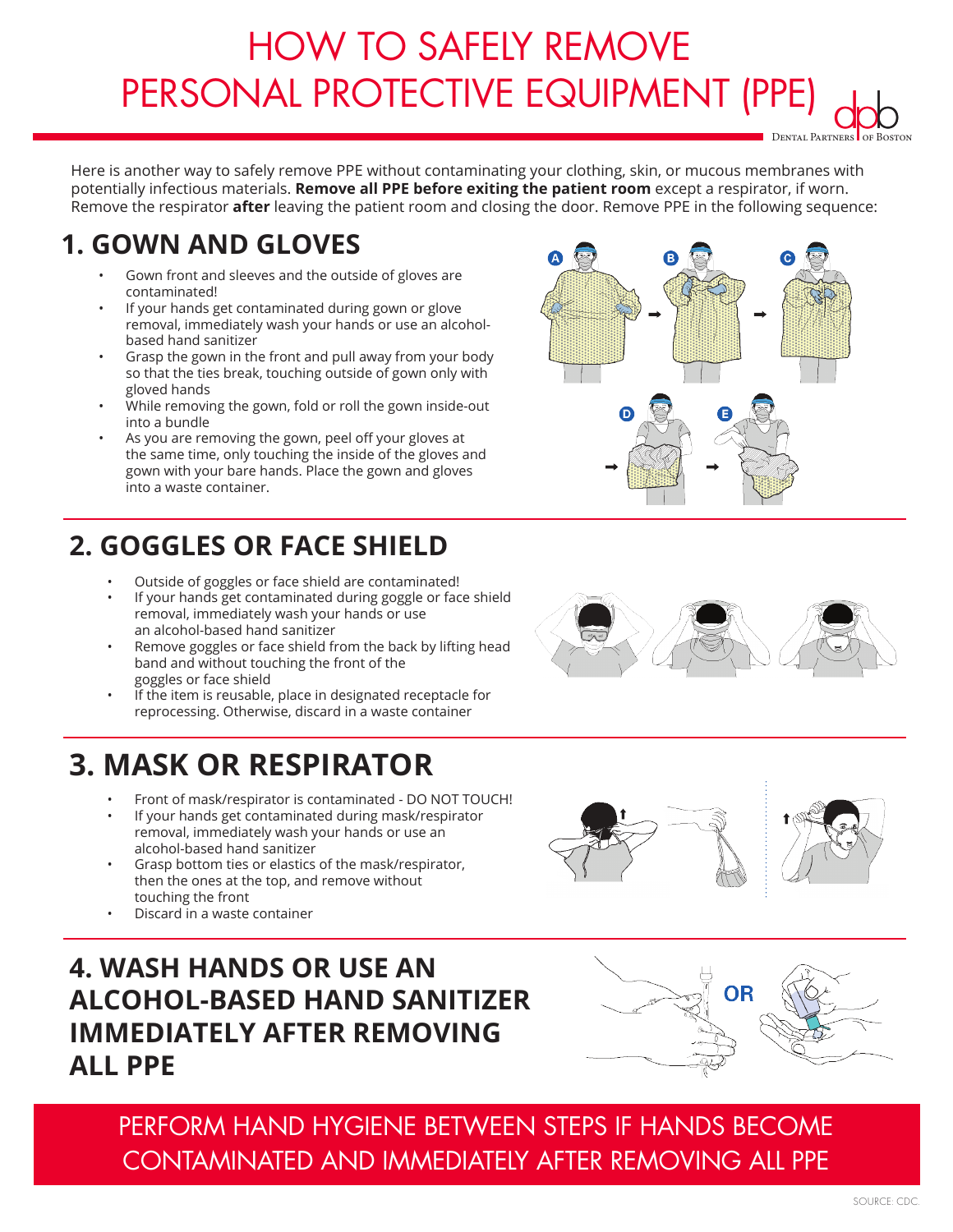# HOW TO HANDWASH **DENTAL PARTNERS OF BOST**

#### WASH HANDS WHEN VISIBLY SOILLED! OTHERWISE, OUL HANDROP **Duration of the entire procedure: 40 - 60 seconds** WASH HANDS WHEN VISIBLY SOILED! OTHERWISE, USE HANDRUB Duration of the entire procedure: 40 - 60 seconds





Right palm over left dorsum with interlaced fingers and vice versa



Rotational rubbing of left thumb clasped in right palm and vice versa



Dry hands thoroughly with a single towel



Wet hands with water **Apply enough soap to cover all** hand surfaces



Palm to palm with fingers interlaced



Rotational rubbing, backwards and forwards with clasped fingers of right hand in left palm and vice versa



Use towel to turn off faucet Your hands are now safe



Dental Partners

Rub hands palm to palm



Back of fingers to opposing palms with fingers interlocked



Rinse hands with water



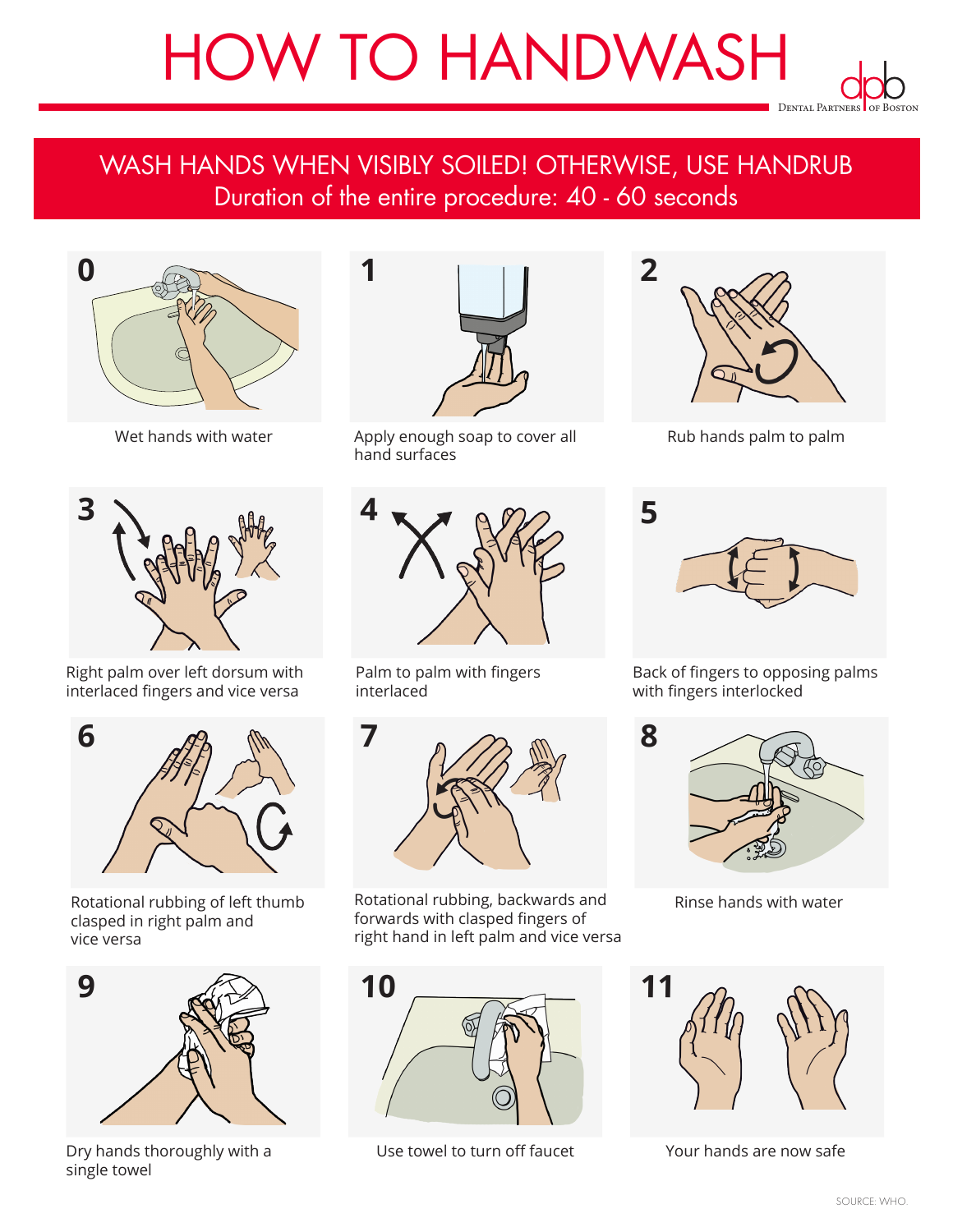

This information is for your references only and is changing constantly. \*Coronaviruses are a family of viruses that includes the SARS-CoV-2, the virus that causes COVID-19  $\cdot$ This information is for your references only and is changing constantly. \*Coronaviruses are a family of viruses that includes the SARS-CoV-2, the virus that causes COVID-19.



HOW LONG DO CORONAVIRUSES LIVE ON SURFACES? HOW LONG DO CORONAVIRUSES LIVE ON SURFACES?bp Dental Partners of Boston **HOW LONG DO CORONAVIRUSES LIVE ON SURFACES?**

 $\overline{\Omega_-}$ 

DENTAL PARTNERS OF BOSTON